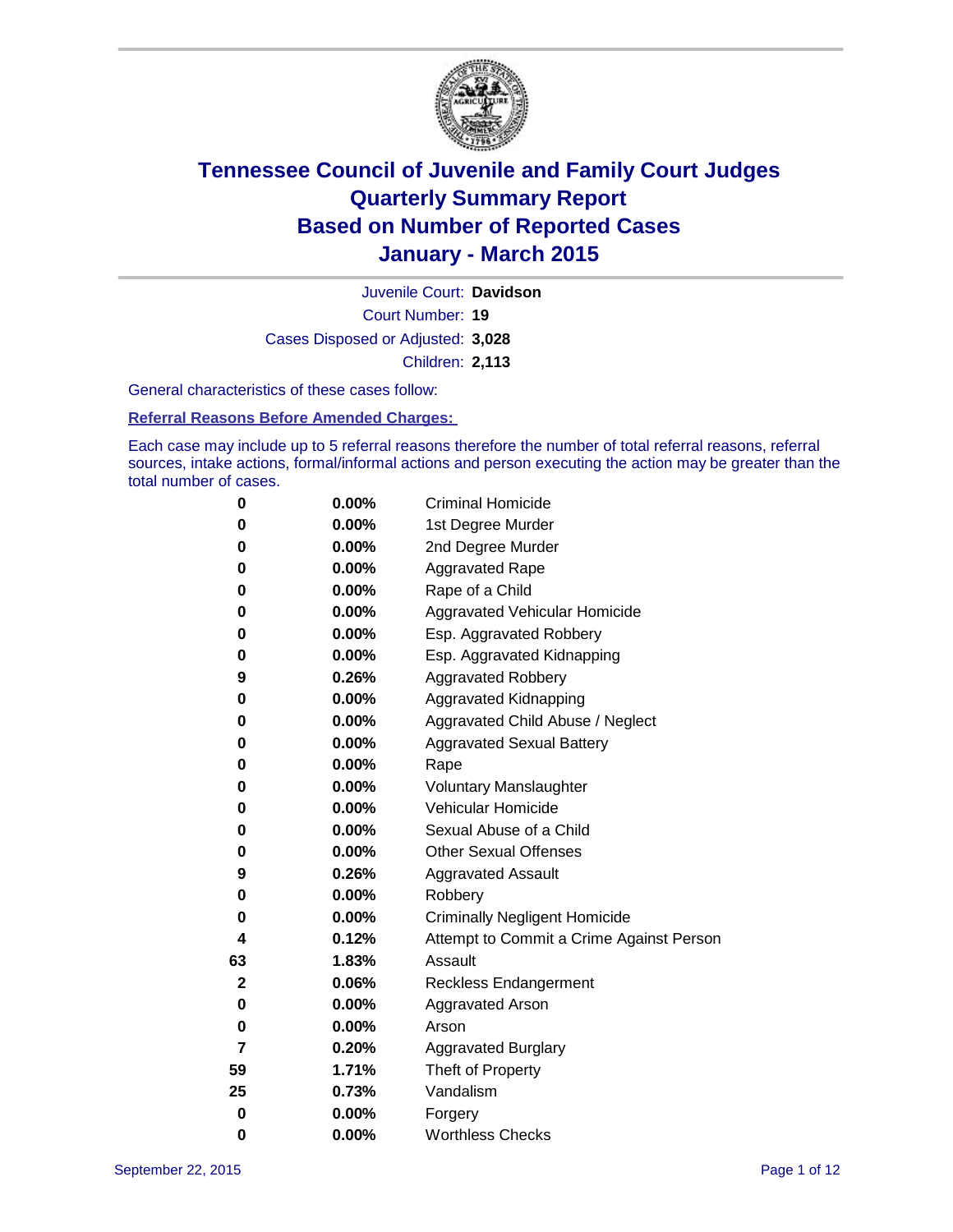

Court Number: **19** Juvenile Court: **Davidson** Cases Disposed or Adjusted: **3,028** Children: **2,113**

#### **Referral Reasons Before Amended Charges:**

Each case may include up to 5 referral reasons therefore the number of total referral reasons, referral sources, intake actions, formal/informal actions and person executing the action may be greater than the total number of cases.

| 0            | 0.00%    | Illegal Possession / Fraudulent Use of Credit / Debit Cards |
|--------------|----------|-------------------------------------------------------------|
| 3            | 0.09%    | <b>Burglary</b>                                             |
| 0            | 0.00%    | Unauthorized Use of a Vehicle                               |
| 0            | $0.00\%$ | <b>Cruelty to Animals</b>                                   |
| 0            | 0.00%    | Sale of Controlled Substances                               |
| 20           | 0.58%    | <b>Other Drug Offenses</b>                                  |
| 57           | 1.66%    | Possession of Controlled Substances                         |
| 0            | 0.00%    | <b>Criminal Attempt</b>                                     |
| 0            | 0.00%    | Carrying Weapons on School Property                         |
| 29           | 0.84%    | Unlawful Carrying / Possession of a Weapon                  |
| 12           | 0.35%    | <b>Evading Arrest</b>                                       |
| 2            | 0.06%    | Escape                                                      |
| 1            | 0.03%    | Driving Under Influence (DUI)                               |
| 3            | 0.09%    | Possession / Consumption of Alcohol                         |
| 12           | 0.35%    | Resisting Stop, Frisk, Halt, Arrest or Search               |
| 0            | 0.00%    | <b>Aggravated Criminal Trespass</b>                         |
| 1            | 0.03%    | Harassment                                                  |
| 22           | 0.64%    | Failure to Appear                                           |
| 4            | 0.12%    | Filing a False Police Report                                |
| $\mathbf{2}$ | 0.06%    | Criminal Impersonation                                      |
| 55           | 1.60%    | <b>Disorderly Conduct</b>                                   |
| 22           | 0.64%    | <b>Criminal Trespass</b>                                    |
| 1            | 0.03%    | Public Intoxication                                         |
| 1            | 0.03%    | Gambling                                                    |
| 53           | 1.54%    | <b>Traffic</b>                                              |
| 0            | 0.00%    | Local Ordinances                                            |
| 0            | $0.00\%$ | Violation of Wildlife Regulations                           |
| 1            | 0.03%    | Contempt of Court                                           |
| 57           | 1.66%    | Violation of Probation                                      |
| 0            | 0.00%    | Violation of Aftercare                                      |
| 64           | 1.86%    | <b>Unruly Behavior</b>                                      |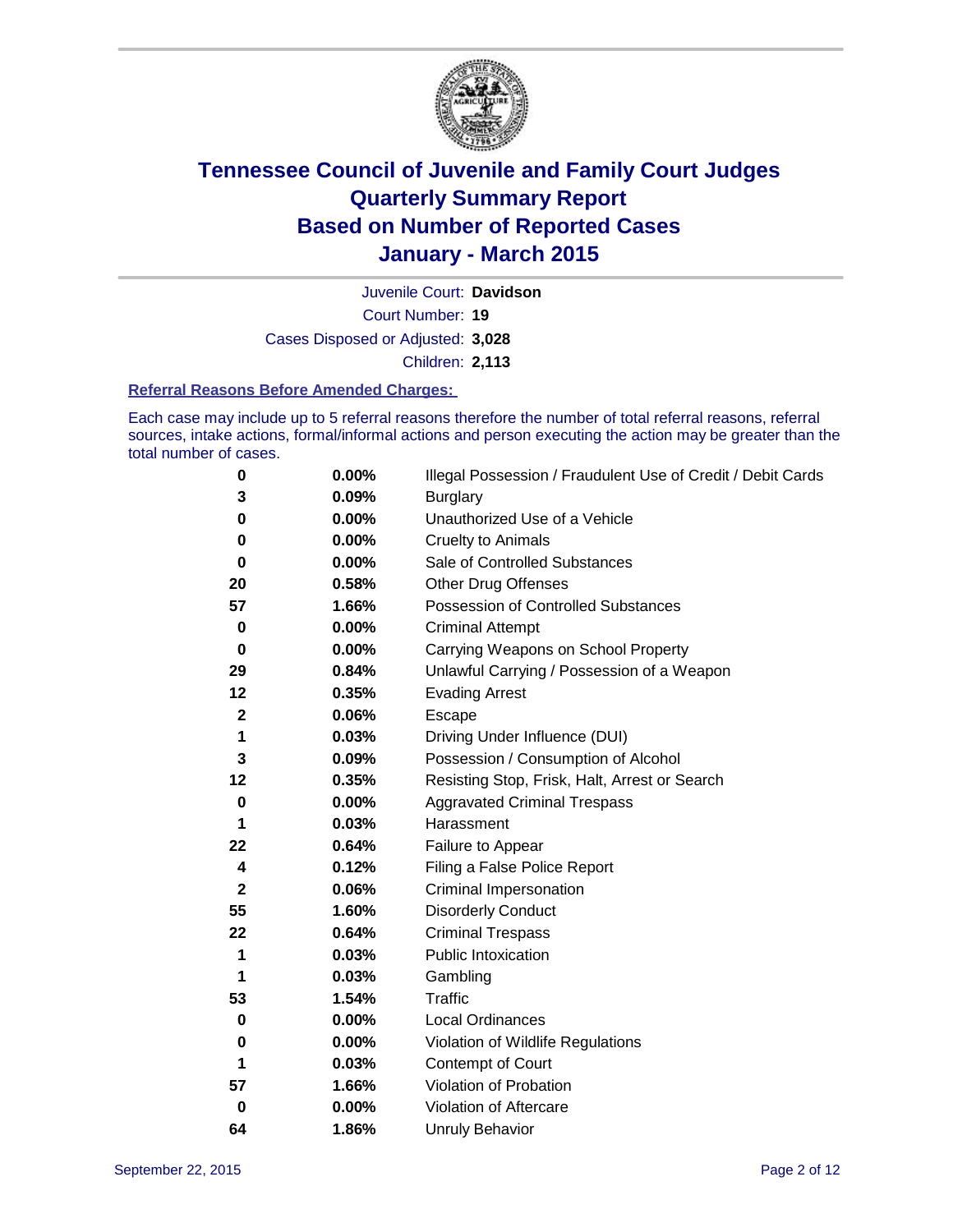

Court Number: **19** Juvenile Court: **Davidson** Cases Disposed or Adjusted: **3,028** Children: **2,113**

### **Referral Reasons Before Amended Charges:**

Each case may include up to 5 referral reasons therefore the number of total referral reasons, referral sources, intake actions, formal/informal actions and person executing the action may be greater than the total number of cases.

| 120      | 3.49%   | Truancy                                |
|----------|---------|----------------------------------------|
| 77       | 2.24%   | In-State Runaway                       |
| $\bf{0}$ | 0.00%   | Out-of-State Runaway                   |
| 48       | 1.39%   | Possession of Tobacco Products         |
| 0        | 0.00%   | Violation of a Valid Court Order       |
| 66       | 1.92%   | Violation of Curfew                    |
| 0        | 0.00%   | Sexually Abused Child                  |
| 0        | 0.00%   | <b>Physically Abused Child</b>         |
| 205      | 5.96%   | Dependency / Neglect                   |
| 1        | 0.03%   | <b>Termination of Parental Rights</b>  |
| 0        | 0.00%   | <b>Violation of Pretrial Diversion</b> |
| 0        | 0.00%   | Violation of Informal Adjustment       |
| 130      | 3.78%   | <b>Judicial Review</b>                 |
| 0        | 0.00%   | <b>Administrative Review</b>           |
| 395      | 11.48%  | <b>Foster Care Review</b>              |
| 34       | 0.99%   | Custody                                |
| 45       | 1.31%   | Visitation                             |
| 118      | 3.43%   | Paternity / Legitimation               |
| 466      | 13.54%  | <b>Child Support</b>                   |
| 0        | 0.00%   | <b>Request for Medical Treatment</b>   |
| 0        | 0.00%   | <b>Consent to Marry</b>                |
| 1,136    | 33.01%  | Other                                  |
| 3,441    | 100.00% | <b>Total Referrals</b>                 |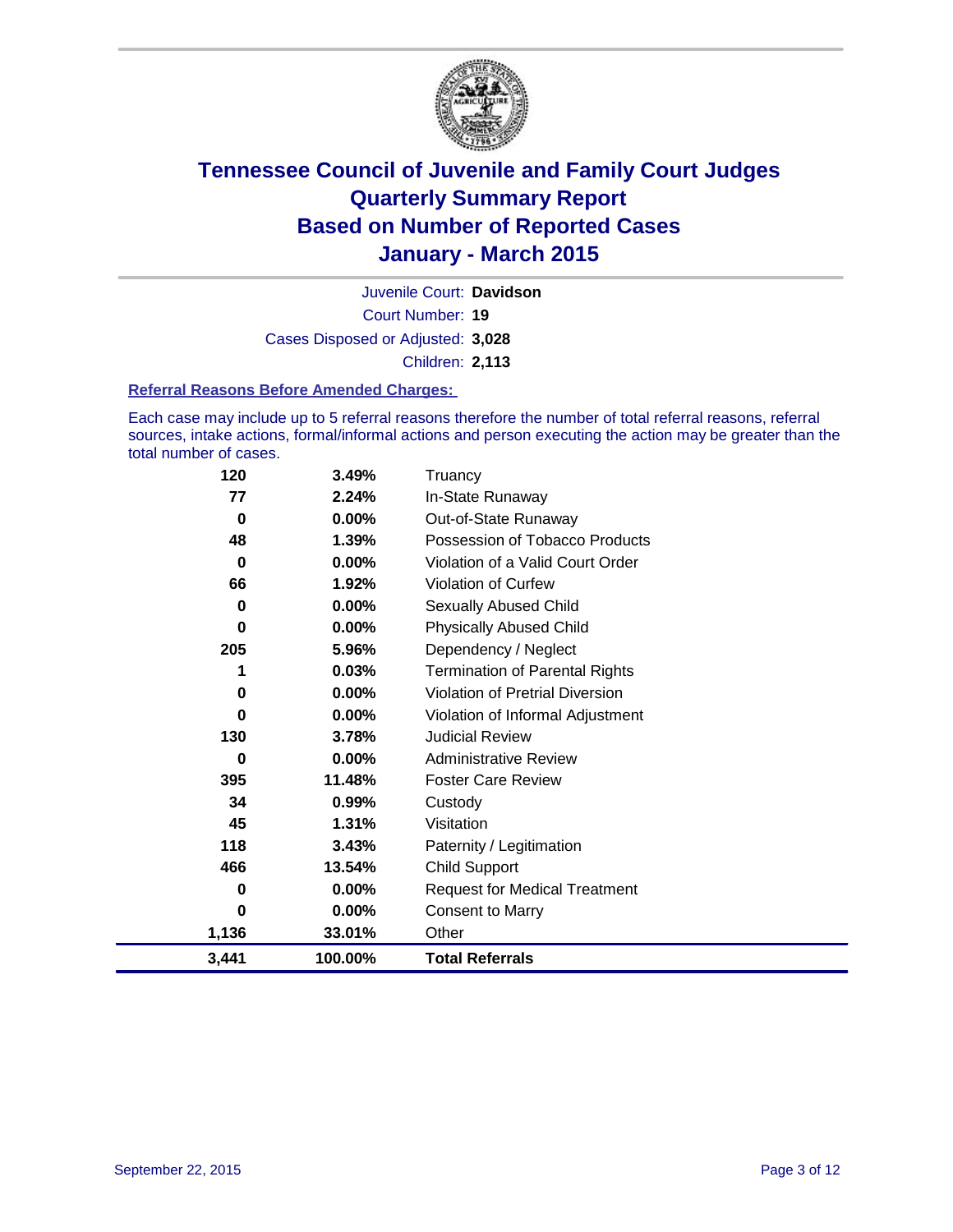

Court Number: **19** Juvenile Court: **Davidson** Cases Disposed or Adjusted: **3,028** Children: **2,113**

### **Referral Sources: 1**

| 3,441        | 100.00%  | <b>Total Referral Sources</b>     |
|--------------|----------|-----------------------------------|
| 599          | 17.41%   | Other                             |
| 1,012        | 29.41%   | Unknown                           |
| 0            | $0.00\%$ | Hospital                          |
| $\mathbf{2}$ | 0.06%    | Child & Parent                    |
| 10           | 0.29%    | Victim                            |
| 10           | 0.29%    | <b>Other Court</b>                |
| 1            | 0.03%    | Social Agency                     |
| 634          | 18.42%   | <b>Court Staff</b>                |
| 0            | $0.00\%$ | <b>District Attorney's Office</b> |
| 0            | $0.00\%$ | <b>Other State Department</b>     |
| 98           | 2.85%    | <b>DCS</b>                        |
| 0            | $0.00\%$ | <b>CSA</b>                        |
| 246          | 7.15%    | School                            |
| 12           | 0.35%    | Self                              |
| 36           | 1.05%    | Relatives                         |
| 132          | 3.84%    | <b>Parents</b>                    |
| 649          | 18.86%   | Law Enforcement                   |

### **Age of Child at Referral: 2**

| 2,113 | 100.00%  | <b>Total Child Count</b> |
|-------|----------|--------------------------|
| 0     | $0.00\%$ | <b>Unknown</b>           |
| 60    | 2.84%    | Ages 19 and Over         |
| 349   | 16.52%   | Ages 17 through 18       |
| 379   | 17.94%   | Ages 15 through 16       |
| 204   | 9.65%    | Ages 13 through 14       |
| 124   | 5.87%    | Ages 11 through 12       |
| 997   | 47.18%   | Ages 10 and Under        |

<sup>1</sup> If different than number of Referral Reasons (3441), verify accuracy of your court's data.

One child could be counted in multiple categories, verify accuracy of your court's data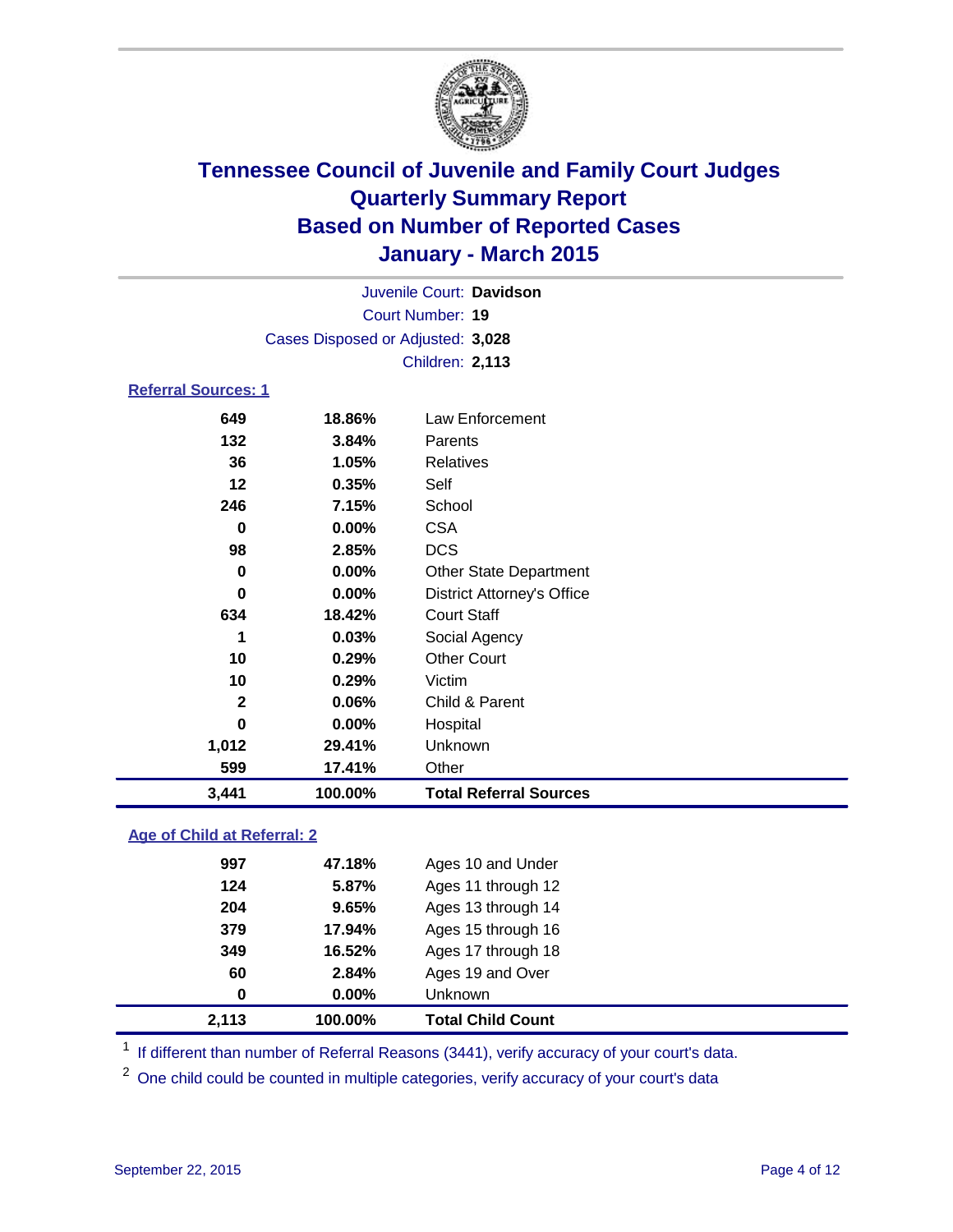

| Juvenile Court: Davidson                |                                   |                          |  |  |  |
|-----------------------------------------|-----------------------------------|--------------------------|--|--|--|
|                                         | Court Number: 19                  |                          |  |  |  |
|                                         | Cases Disposed or Adjusted: 3,028 |                          |  |  |  |
|                                         |                                   | <b>Children: 2,113</b>   |  |  |  |
| Sex of Child: 1                         |                                   |                          |  |  |  |
| 1,141                                   | 54.00%                            | Male                     |  |  |  |
| 859                                     | 40.65%                            | Female                   |  |  |  |
| 113                                     | 5.35%                             | Unknown                  |  |  |  |
| 2,113                                   | 100.00%                           | <b>Total Child Count</b> |  |  |  |
| Race of Child: 1                        |                                   |                          |  |  |  |
| 487                                     | 23.05%                            | White                    |  |  |  |
| 1,134                                   | 53.67%                            | African American         |  |  |  |
| 1                                       | 0.05%                             | Native American          |  |  |  |
| 19                                      | 0.90%                             | Asian                    |  |  |  |
| 72                                      | 3.41%                             | Mixed                    |  |  |  |
| 400                                     | 18.93%                            | Unknown                  |  |  |  |
| 2,113                                   | 100.00%                           | <b>Total Child Count</b> |  |  |  |
| <b>Hispanic Origin: 1</b>               |                                   |                          |  |  |  |
| 51                                      | 2.41%                             | Yes                      |  |  |  |
| 220                                     | 10.41%                            | <b>No</b>                |  |  |  |
| 1,842                                   | 87.17%                            | Unknown                  |  |  |  |
| 2,113                                   | 100.00%                           | <b>Total Child Count</b> |  |  |  |
| <b>School Enrollment of Children: 1</b> |                                   |                          |  |  |  |
| 661                                     | 31.28%                            | Yes                      |  |  |  |
| 72                                      | 3.41%                             | No                       |  |  |  |
| 1,380                                   | 65.31%                            | Unknown                  |  |  |  |
| 2,113                                   | 100.00%                           | <b>Total Child Count</b> |  |  |  |

<sup>1</sup> One child could be counted in multiple categories, verify accuracy of your court's data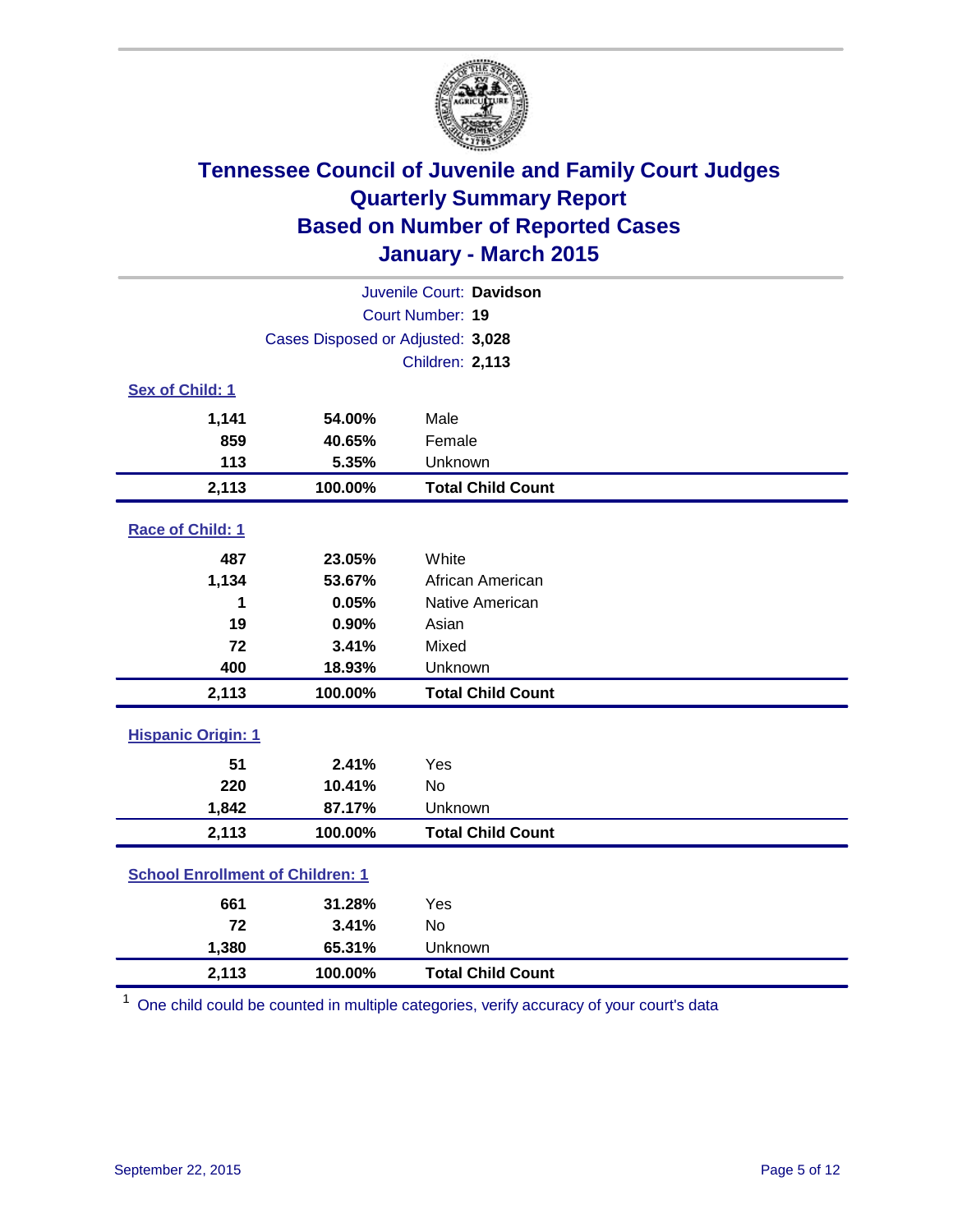

Court Number: **19** Juvenile Court: **Davidson** Cases Disposed or Adjusted: **3,028** Children: **2,113**

### **Living Arrangement of Child at Time of Referral: 1**

| 2,113 | 100.00% | <b>Total Child Count</b>     |
|-------|---------|------------------------------|
| 29    | 1.37%   | Other                        |
| 1,222 | 57.83%  | Unknown                      |
|       | 0.05%   | Independent                  |
| 1     | 0.05%   | In an Institution            |
| 0     | 0.00%   | In a Residential Center      |
| 4     | 0.19%   | In a Group Home              |
| 8     | 0.38%   | With Foster Family           |
| 7     | 0.33%   | With Adoptive Parents        |
| 84    | 3.98%   | <b>With Relatives</b>        |
| 54    | 2.56%   | With Father                  |
| 591   | 27.97%  | With Mother                  |
| 18    | 0.85%   | With Mother and Stepfather   |
| 5     | 0.24%   | With Father and Stepmother   |
| 89    | 4.21%   | With Both Biological Parents |
|       |         |                              |

### **Type of Detention: 2**

| 0<br>87<br>0 | $0.00\%$<br>2.87%<br>$0.00\%$ | Non-Secure Placement<br>Juvenile Detention Facility<br>Jail - Complete Separation |
|--------------|-------------------------------|-----------------------------------------------------------------------------------|
| 0            | $0.00\%$                      | Jail - Partial Separation                                                         |
| 0            | $0.00\%$                      | Jail - No Separation                                                              |
| 0            | $0.00\%$                      | Psychiatric Hospital                                                              |
| 0            | $0.00\%$                      | <b>Unknown</b>                                                                    |
| 2,941        | 97.13%                        | Does Not Apply                                                                    |
| 0            | $0.00\%$                      | Other                                                                             |
| 3,028        | 100.00%                       | <b>Total Detention Count</b>                                                      |

<sup>1</sup> One child could be counted in multiple categories, verify accuracy of your court's data

 $2$  If different than number of Cases (3028) verify accuracy of your court's data.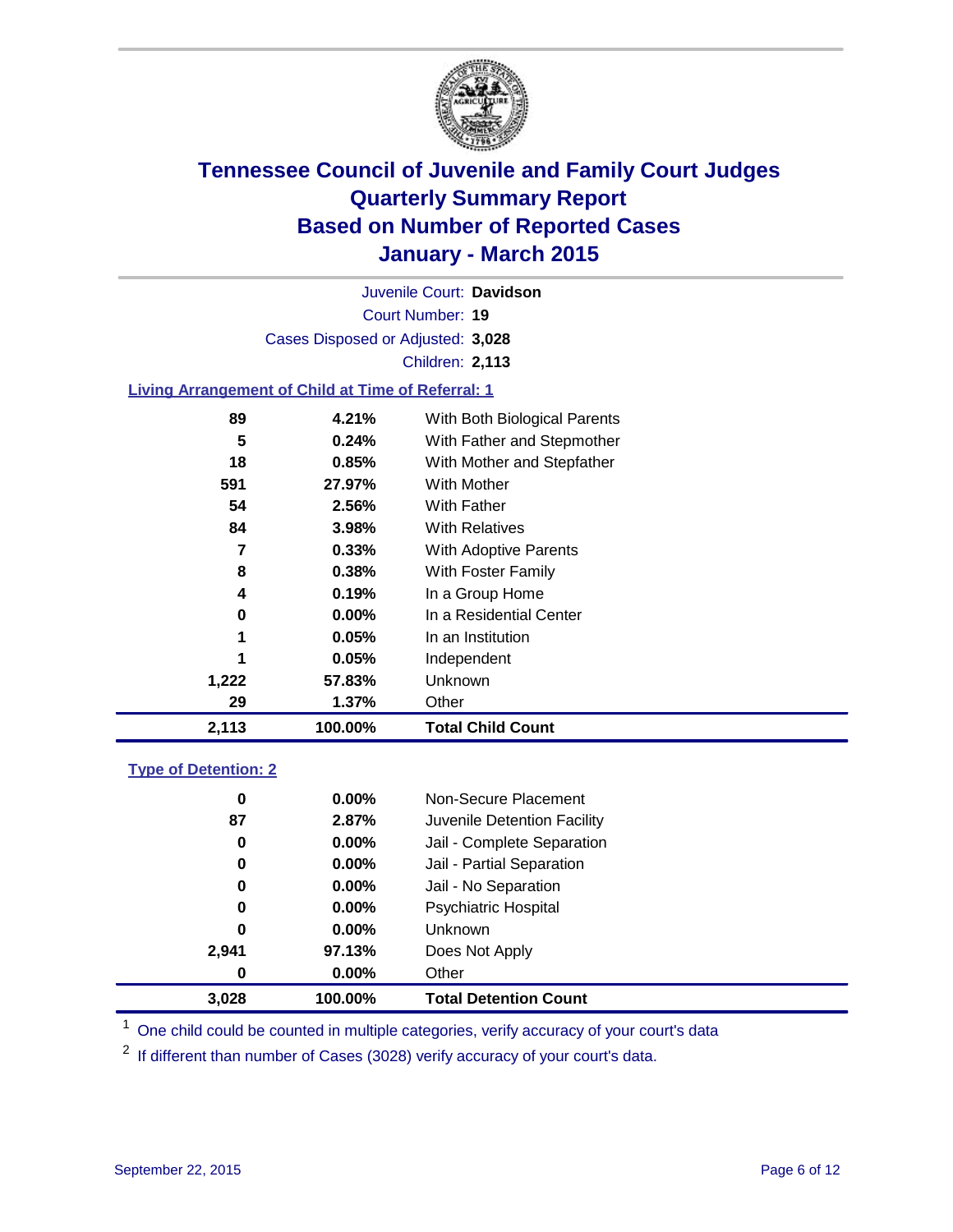

|                                                    | Juvenile Court: Davidson |                                      |  |  |  |
|----------------------------------------------------|--------------------------|--------------------------------------|--|--|--|
|                                                    | Court Number: 19         |                                      |  |  |  |
| Cases Disposed or Adjusted: 3,028                  |                          |                                      |  |  |  |
|                                                    |                          | <b>Children: 2,113</b>               |  |  |  |
| <b>Placement After Secure Detention Hearing: 1</b> |                          |                                      |  |  |  |
| 1                                                  | 0.03%                    | Returned to Prior Living Arrangement |  |  |  |
| $\bf{0}$                                           | 0.00%                    | Juvenile Detention Facility          |  |  |  |
| 0                                                  | 0.00%                    | Jail                                 |  |  |  |
| 0                                                  | 0.00%                    | Shelter / Group Home                 |  |  |  |
| 0                                                  | 0.00%                    | Foster Family Home                   |  |  |  |
| 0                                                  | 0.00%                    | <b>Psychiatric Hospital</b>          |  |  |  |
| 84                                                 | 2.77%                    | Unknown                              |  |  |  |
| 2,941                                              | 97.13%                   | Does Not Apply                       |  |  |  |
| 2                                                  | 0.07%                    | Other                                |  |  |  |
| 3,028                                              | 100.00%                  | <b>Total Placement Count</b>         |  |  |  |
|                                                    |                          |                                      |  |  |  |
| <b>Intake Actions: 2</b>                           |                          |                                      |  |  |  |
| 1,817                                              | 52.80%                   | <b>Petition Filed</b>                |  |  |  |
| 1,099                                              | 31.94%                   | <b>Motion Filed</b>                  |  |  |  |
| 0                                                  | 0.00%                    | <b>Citation Processed</b>            |  |  |  |
| 0                                                  | 0.00%                    | Notification of Paternity Processed  |  |  |  |
| 0                                                  | 0.00%                    | Scheduling of Judicial Review        |  |  |  |
| 0                                                  | 0.00%                    | Scheduling of Administrative Review  |  |  |  |
| 395                                                | 11.48%                   | Scheduling of Foster Care Review     |  |  |  |
| 0                                                  | 0.00%                    | Unknown                              |  |  |  |
| 0                                                  | 0.00%                    | Does Not Apply                       |  |  |  |
| 130                                                | 3.78%                    | Other                                |  |  |  |
| 3,441                                              | 100.00%                  | <b>Total Intake Count</b>            |  |  |  |

<sup>1</sup> If different than number of Cases (3028) verify accuracy of your court's data.

 $2$  If different than number of Referral Reasons (3441), verify accuracy of your court's data.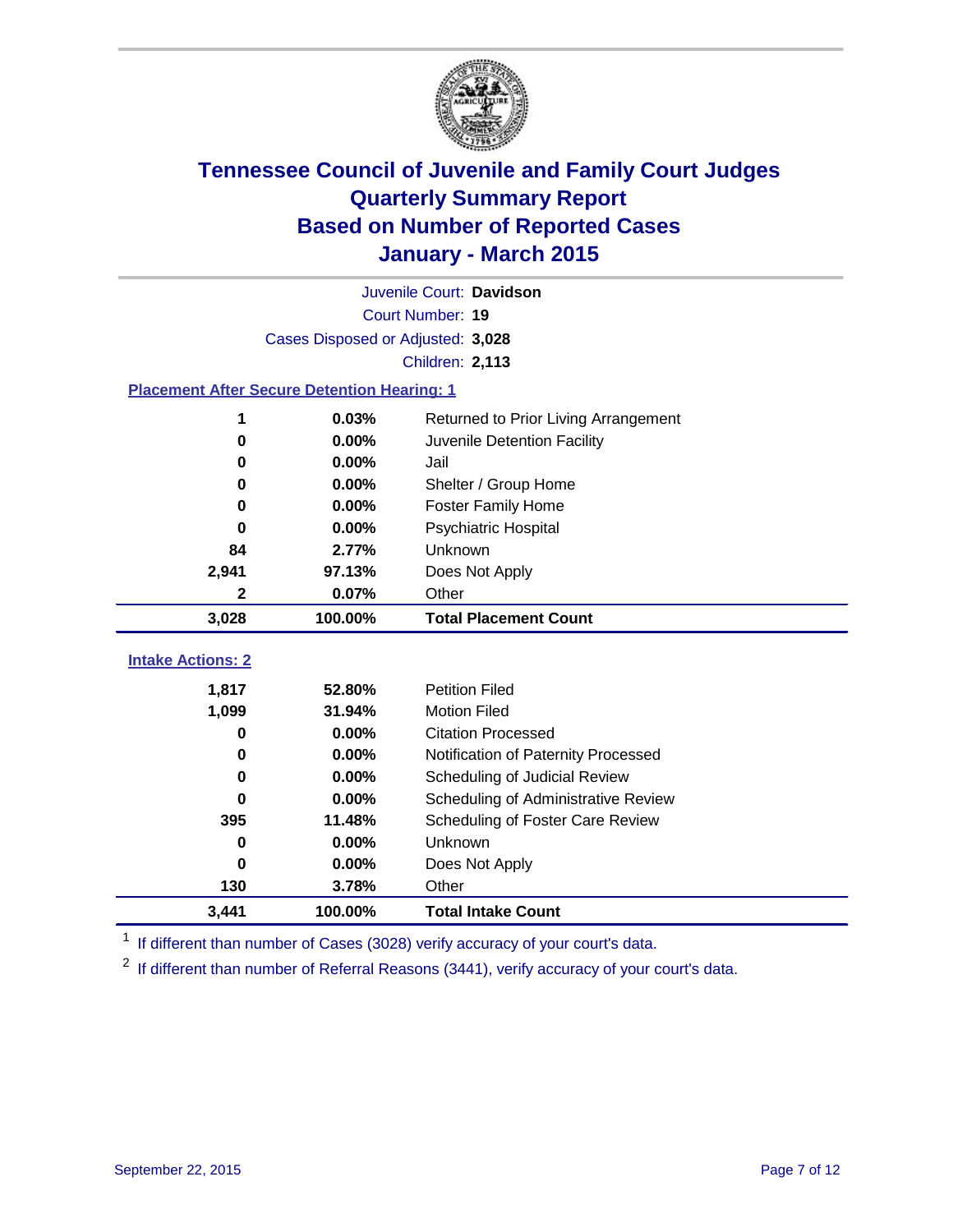

Court Number: **19** Juvenile Court: **Davidson** Cases Disposed or Adjusted: **3,028** Children: **2,113**

### **Last Grade Completed by Child: 1**

| 53          | 2.51%   | Too Young for School     |
|-------------|---------|--------------------------|
| 19          | 0.90%   | Preschool                |
| 17          | 0.80%   | Kindergarten             |
| 14          | 0.66%   | 1st Grade                |
| $\pmb{0}$   | 0.00%   | 1st Grade                |
| 10          | 0.47%   | 2nd Grade                |
| $\pmb{0}$   | 0.00%   | 2nd Grade                |
| 12          | 0.57%   | 3rd Grade                |
| $\pmb{0}$   | 0.00%   | 3rd Grade                |
| 11          | 0.52%   | 4th Grade                |
| $\bf{0}$    | 0.00%   | 4th Grade                |
| 32          | 1.51%   | 5th Grade                |
| $\pmb{0}$   | 0.00%   | 5th Grade                |
| 31          | 1.47%   | 6th Grade                |
| $\pmb{0}$   | 0.00%   | 6th Grade                |
| 45          | 2.13%   | 7th Grade                |
| $\bf{0}$    | 0.00%   | 7th Grade                |
| 110         | 5.21%   | 8th Grade                |
| $\bf{0}$    | 0.00%   | 8th Grade                |
| 122         | 5.77%   | 9th Grade                |
| $\bf{0}$    | 0.00%   | 9th Grade                |
| 106         | 5.02%   | 10th Grade               |
| 84          | 3.98%   | 11th Grade               |
| 3           | 0.14%   | 12th Grade               |
| $\bf{0}$    | 0.00%   | Non-Graded Special Ed    |
| $\bf{0}$    | 0.00%   | <b>GED</b>               |
| 3           | 0.14%   | Graduated                |
| 3           | 0.14%   | Never Attended School    |
| 1,436       | 67.96%  | Unknown                  |
| $\mathbf 2$ | 0.09%   | Other                    |
| 2,113       | 100.00% | <b>Total Child Count</b> |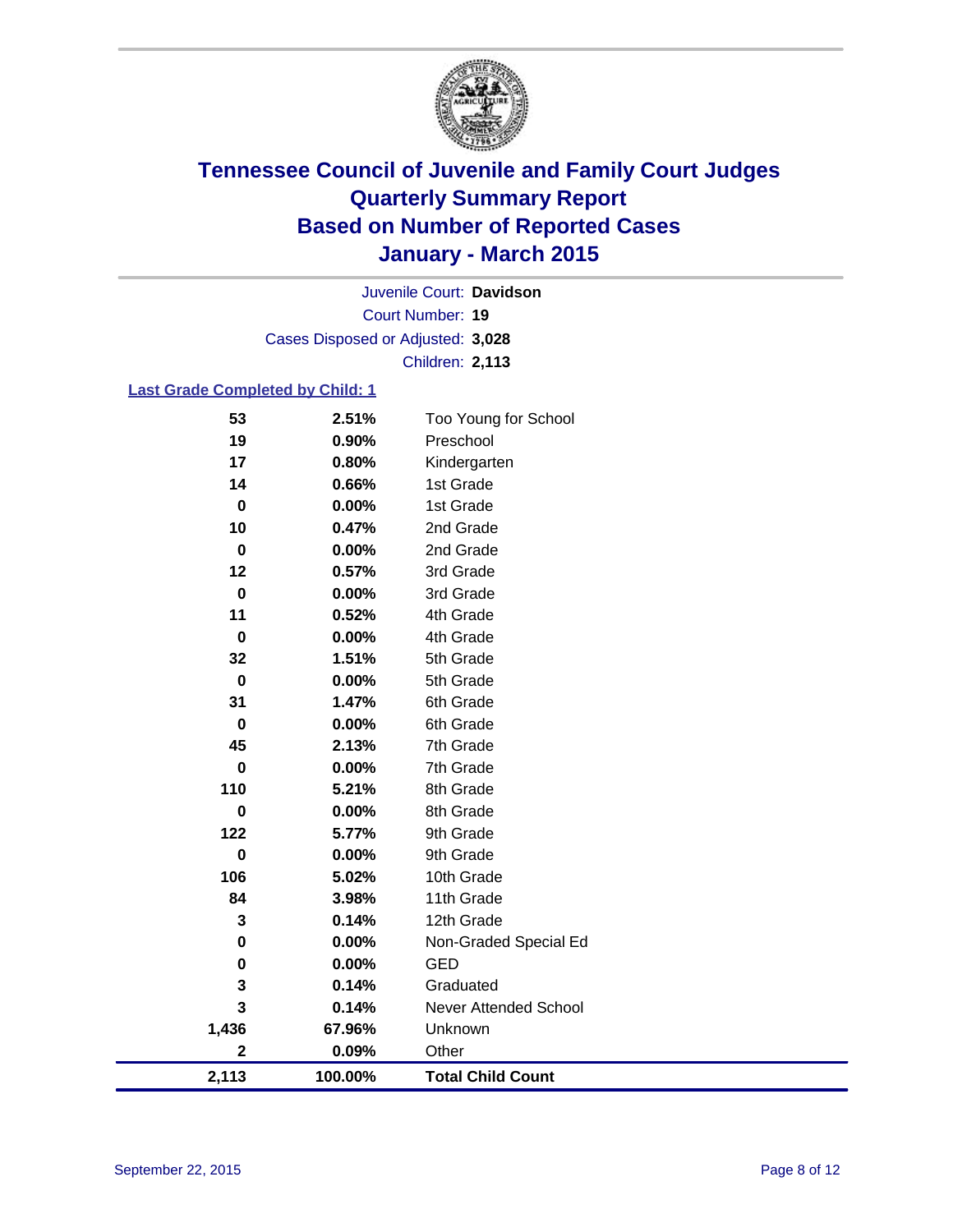

|                                         |                                   | Juvenile Court: Davidson                                                                |
|-----------------------------------------|-----------------------------------|-----------------------------------------------------------------------------------------|
|                                         |                                   | Court Number: 19                                                                        |
|                                         | Cases Disposed or Adjusted: 3,028 |                                                                                         |
|                                         |                                   | <b>Children: 2,113</b>                                                                  |
| <b>Enrolled in Special Education: 1</b> |                                   |                                                                                         |
| 51                                      | 2.41%                             | Yes                                                                                     |
| 466                                     | 22.05%                            | No                                                                                      |
| 1,596                                   | 75.53%                            | Unknown                                                                                 |
| 2,113                                   | 100.00%                           | <b>Total Child Count</b>                                                                |
|                                         |                                   | One child could be counted in multiple categories, verify accuracy of your court's data |

| 3,441                        | 100.00% | <b>Total Action Count</b> |
|------------------------------|---------|---------------------------|
| 0                            | 0.00%   | Unknown                   |
| 400                          | 11.62%  | Other                     |
| 0                            | 0.00%   | YSO.                      |
| 2,781                        | 80.82%  | Magistrate                |
| 260                          | 7.56%   | Judge                     |
| <b>Action Executed By: 1</b> |         |                           |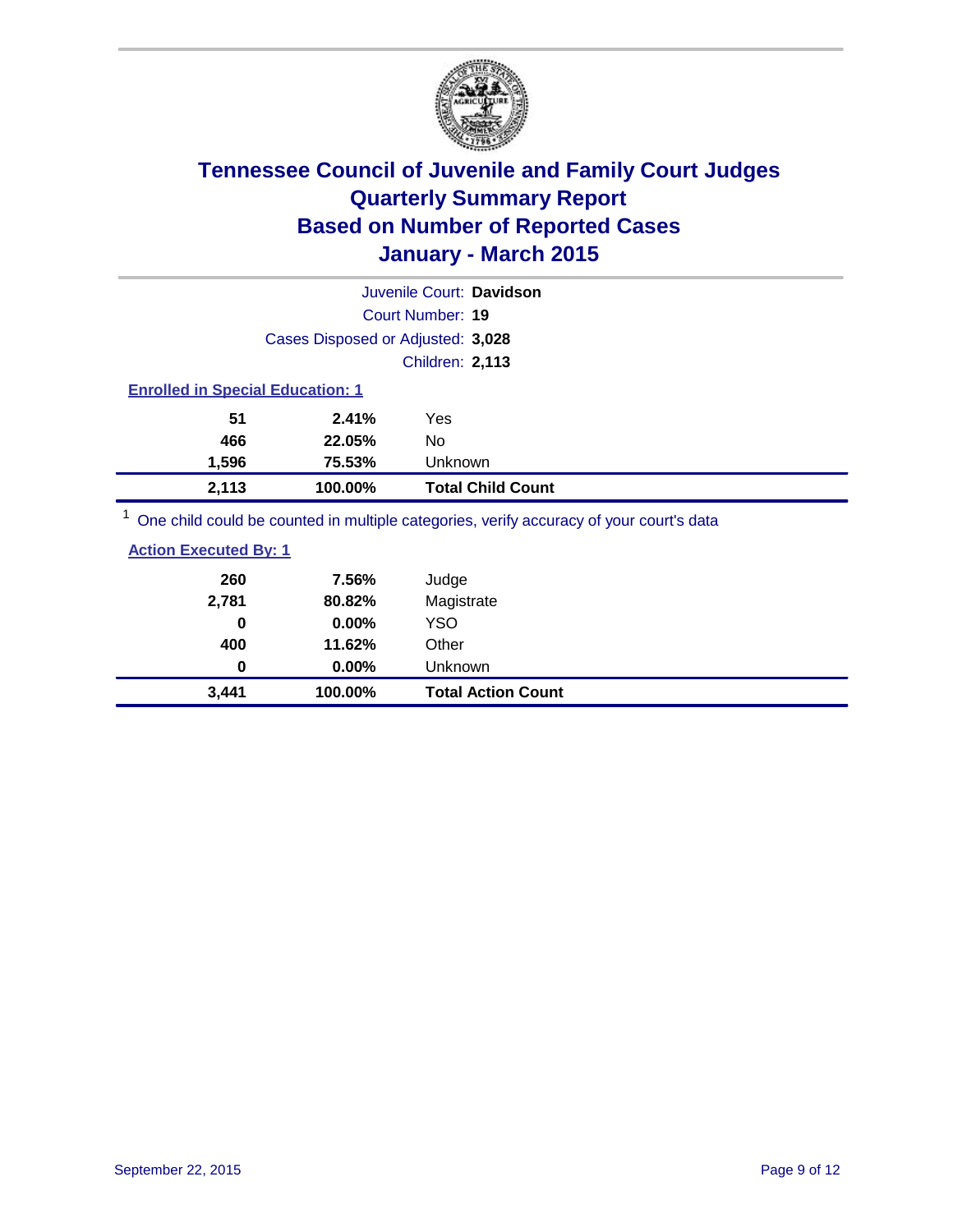

Court Number: **19** Juvenile Court: **Davidson** Cases Disposed or Adjusted: **3,028** Children: **2,113**

### **Formal / Informal Actions: 1**

| 339          | 9.85%    | Dismissed                                        |
|--------------|----------|--------------------------------------------------|
| 310          | $9.01\%$ | Retired / Nolle Prosequi                         |
| 169          | 4.91%    | <b>Complaint Substantiated Delinquent</b>        |
| 335          | 9.74%    | <b>Complaint Substantiated Status Offender</b>   |
| 155          | 4.50%    | <b>Complaint Substantiated Dependent/Neglect</b> |
| 14           | 0.41%    | <b>Complaint Substantiated Abused</b>            |
| 0            | $0.00\%$ | <b>Complaint Substantiated Mentally III</b>      |
| 0            | $0.00\%$ | Informal Adjustment                              |
| 10           | 0.29%    | <b>Pretrial Diversion</b>                        |
| $\mathbf{2}$ | $0.06\%$ | <b>Transfer to Adult Court Hearing</b>           |
| 0            | $0.00\%$ | Charges Cleared by Transfer to Adult Court       |
| 1,223        | 35.54%   | Special Proceeding                               |
| 381          | 11.07%   | <b>Review Concluded</b>                          |
| 37           | 1.08%    | Case Held Open                                   |
| 466          | 13.54%   | Other                                            |
| 0            | 0.00%    | Unknown                                          |
| 3,441        | 100.00%  | <b>Total Action Count</b>                        |

<sup>1</sup> If different than number of Referral Reasons (3441), verify accuracy of your court's data.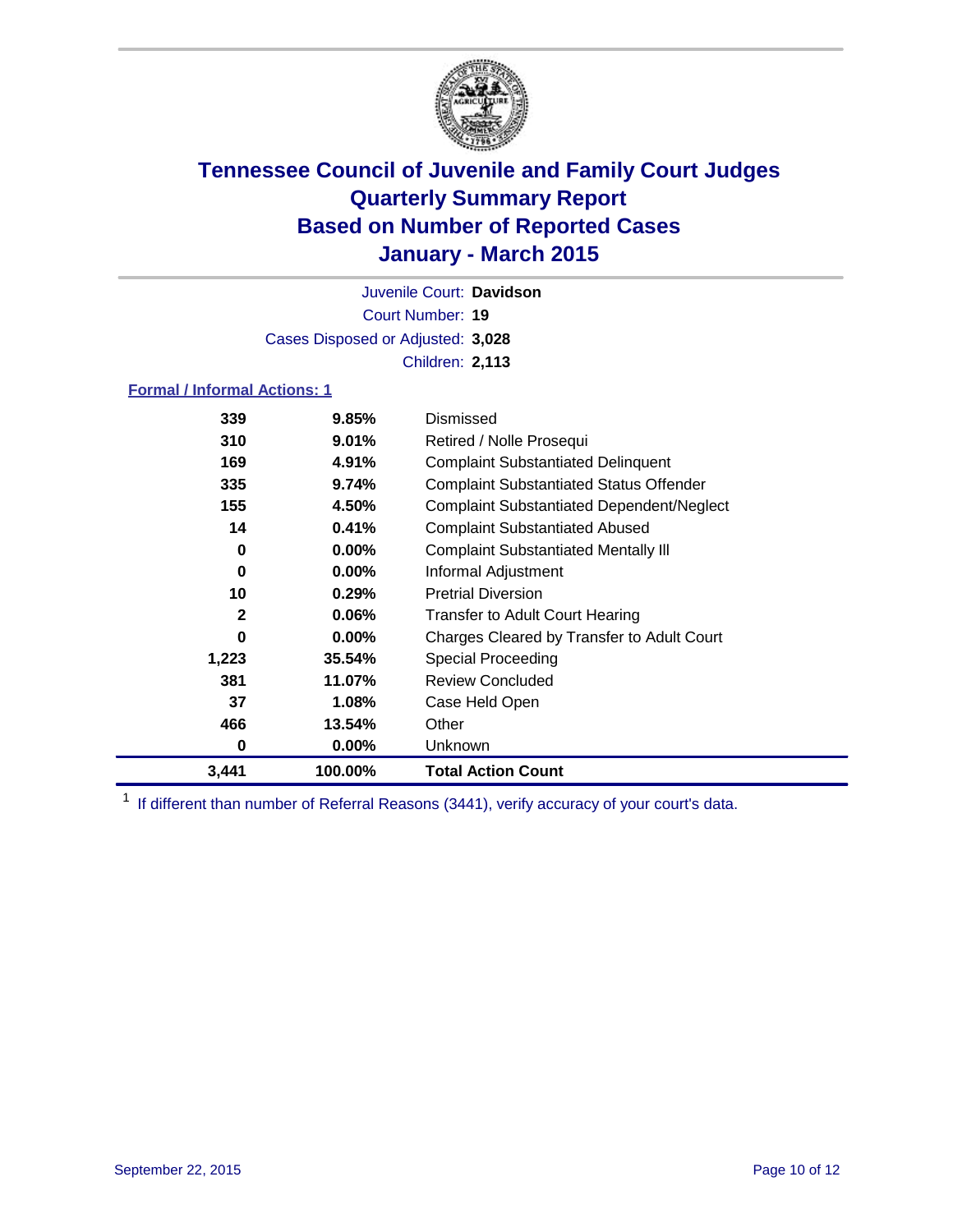

|                       |                                                       | Juvenile Court: Davidson                             |  |
|-----------------------|-------------------------------------------------------|------------------------------------------------------|--|
|                       |                                                       | Court Number: 19                                     |  |
|                       | Cases Disposed or Adjusted: 3,028                     |                                                      |  |
|                       |                                                       | <b>Children: 2,113</b>                               |  |
| <b>Case Outcomes:</b> | There can be multiple outcomes for one child or case. |                                                      |  |
| 329                   | 9.47%                                                 | <b>Case Dismissed</b>                                |  |
| 268                   | 7.71%                                                 | Case Retired or Nolle Prosequi                       |  |
| 0                     | 0.00%                                                 | Warned / Counseled                                   |  |
| 0                     | 0.00%                                                 | <b>Held Open For Review</b>                          |  |
| 0                     | 0.00%                                                 | Supervision / Probation to Juvenile Court            |  |
| 0                     | $0.00\%$                                              | <b>Probation to Parents</b>                          |  |
| 0                     | 0.00%                                                 | Referral to Another Entity for Supervision / Service |  |
| 14                    | 0.40%                                                 | Referred for Mental Health Counseling                |  |
| 37                    | 1.07%                                                 | Referred for Alcohol and Drug Counseling             |  |
| 0                     | 0.00%                                                 | Referred to Alternative School                       |  |
| 0                     | 0.00%                                                 | Referred to Private Child Agency                     |  |
| 2                     | 0.06%                                                 | Referred to Defensive Driving School                 |  |
| 6                     | 0.17%                                                 | Referred to Alcohol Safety School                    |  |
| 0                     | 0.00%                                                 | Referred to Juvenile Court Education-Based Program   |  |
| 0                     | 0.00%                                                 | Driver's License Held Informally                     |  |
| 0                     | 0.00%                                                 | <b>Voluntary Placement with DMHMR</b>                |  |
| 0                     | 0.00%                                                 | <b>Private Mental Health Placement</b>               |  |
| 0                     | 0.00%                                                 | <b>Private MR Placement</b>                          |  |
| 0                     | 0.00%                                                 | Placement with City/County Agency/Facility           |  |
| 0                     | 0.00%                                                 | Placement with Relative / Other Individual           |  |
| 87                    | 2.50%                                                 | Fine                                                 |  |
| 17                    | 0.49%                                                 | <b>Public Service</b>                                |  |
| 20                    | 0.58%                                                 | Restitution                                          |  |
| 0                     | 0.00%                                                 | <b>Runaway Returned</b>                              |  |
| 0                     | 0.00%                                                 | No Contact Order                                     |  |
| 40                    | 1.15%                                                 | Injunction Other than No Contact Order               |  |
| U                     | $0.00\%$                                              | <b>House Arrest</b>                                  |  |
| 0                     | 0.00%                                                 | <b>Court Defined Curfew</b>                          |  |
| 0                     | 0.00%                                                 | Dismissed from Informal Adjustment                   |  |
| 6                     | 0.17%                                                 | <b>Dismissed from Pretrial Diversion</b>             |  |
| 0                     | 0.00%                                                 | Released from Probation                              |  |
| 0                     | 0.00%                                                 | <b>Transferred to Adult Court</b>                    |  |
| 0                     | 0.00%                                                 | <b>DMHMR Involuntary Commitment</b>                  |  |
| 0                     | $0.00\%$                                              | <b>DCS Commitment - Determinate</b>                  |  |